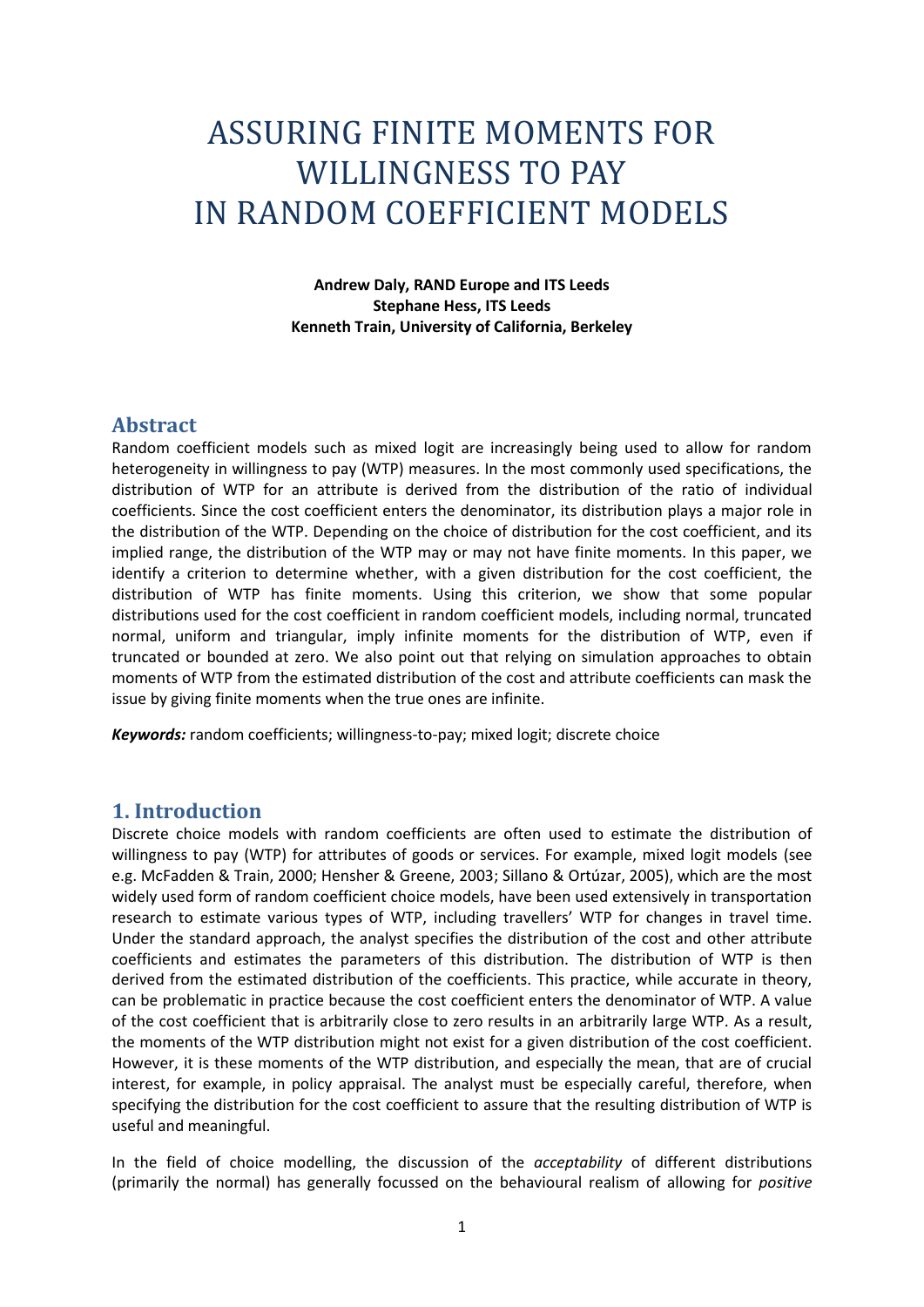values in the distribution of the cost coefficient (e.g. Hensher & Greene, 2003; Hess et al., 2005), rather than the possibility of non-existence of moments for WTP distributions. Although this possibility is known at least to some researchers, many authors continue to use the normal and other unsatisfactory distributions, and as a result produce misleading moments for the WTP distribution, for example using simulation (with or without censoring). In this paper, we not only show the inappropriateness of these methods, but also present a theorem that allows researchers to test whether the moments of the inverse of a distribution exist. Here, we show how some of the distributions used with a view to avoiding the above problems (e.g. Triangular bounded at zero) similarly do not have finite moments when inverted. The practical importance of this theorem should not be understated. It will allow authors to determine with certainty whether or not the moments of their WTP distribution are finite, hence avoiding the risk of producing misleading results. This will also give authors the confidence to allow for the important heterogeneity in the cost sensitivity, where they may otherwise have relied on a fixed cost coefficient, potentially leading to inferior model performance and bias in the heterogeneity retrieved for other sensitivities (due to confounding with the unexplained heterogeneity in the cost coefficient).

The central contribution of this paper is to provide a theorem that identifies, under certain conditions, whether or not the moments of WTP exist for any given distribution of the cost coefficient. Using the theorem, we show that, in addition to the normal distribution, many commonly used distributions for the cost coefficient, including truncated normal, uniform, and triangular (even if truncated or bounded at zero) imply that the distribution of WTP has undefined (i.e. infinite) moments. We point out, and illustrate with examples, that simulation of the WTP distribution from draws of the cost and attribute coefficients can mask the problem, providing (incorrect) finite moments even though the true moments are infinite. The problem is only masked further when relying on censoring of draws during simulation.

The ratio of random terms has long been a topic in the statistics literature. For normally distributed variables, it has been known that their ratio does not have moments, though a direct proof is rare. For example, Geary (1930), Marsaglia (1965), and Phan-Gia et al. (2006) provide different ways of expressing the distribution of the ratio of two normally distributed variables, but do not discuss or derive its moments. Fieller (1932) shows that the moments of the ratio of two normal variables do not exist and uses this fact as motivation for restricting the support of the variables to a region of the positive quadrant such that moments exist. He does not examine normals that are truncated at zero, for which the support is an open region of the positive quadrant. Geary (1930) and Hinkley (1969) examine the ratio of two normals and a transformation of this ratio, which has become known as the Geary-Hinkley transformation. They consider situations in which the denominator is "very unlikely" to assume negative values -- a condition that Hayya et al. (1975) formalise in terms of the coefficient of variation in the denominator. Curtiss (1941) derives the density for the ratio of two random variables (without restricting to normality) under the assumption that the support for the denominator does not include zero, such that the density is always defined; however, he does not derive moments or discuss when they exist.

We build upon earlier work by providing a result that directly addresses the existence of moments for a ratio of two variables and is applicable for any distribution for the variables. The result implies the already-known fact that moments do not exist for the ratio of two normals, but does so in a way that is perhaps more transparent than the previous literature on ratios of normals. The result also implies that moments do not exist when the denominator is a truncated normal with truncation at zero, and that higher moments (beyond the mean) do not exist when the denominator has a triangular distribution with one end-point at zero. Some further examples are also given. To our knowledge, the implications for these distributions have not previously been shown. Most importantly, the result provides a mechanism for examining other distributions, which is helpful for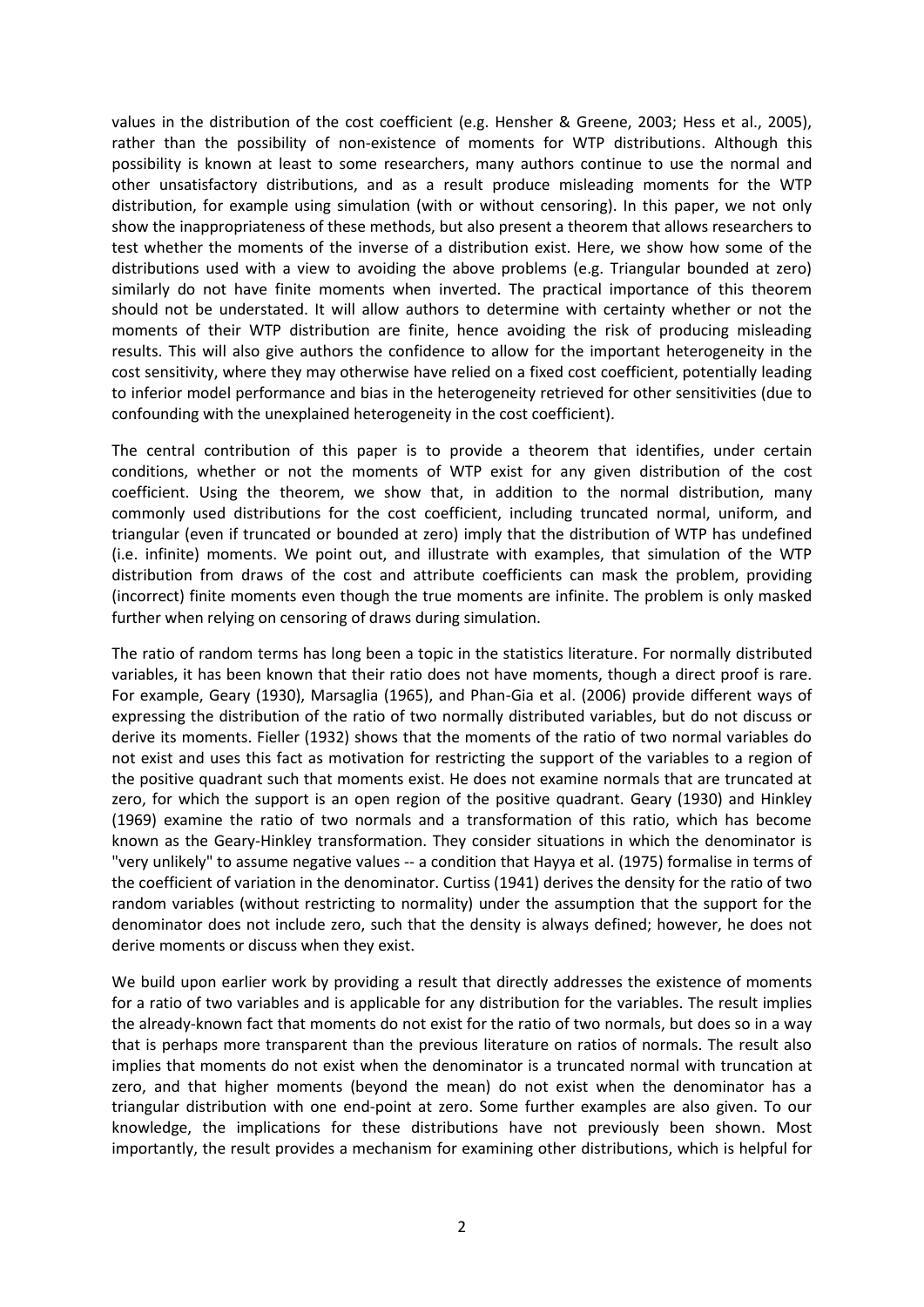researchers who are searching for alternative distributions that are supported by the data and yet realistic in their implications for willingness-to-pay.

The remainder of this paper is organised as follows. Section 2 gives the theorem and applies it to several well-known distributions. Section 3 discusses simulation of WTP moments and shows how simulation sometimes seems to obtain finite moments for distributions whose moments are known not to exist. Section 4 provides another caution, namely, that attempts to avoid problems by using the distribution of individual-level conditional means as an indication of the population distribution can mask undefined moments because it misapplies the relation between conditional and unconditional distributions. Section 5 provides a number of ways for the analyst to assure finite moments of WTP. Section 6 concludes.

### **2. Existence of moments of WTP distribution**

In a typical model specification, the utility function for an alternative is a linear function of the various attributes of an alternative, such as travel time and travel cost, multiplied by their coefficients. For example, the utility obtained by a given person from alternative *j* may be represented as:

$$
U_j = \theta \ c_j + \beta \ a_j + \text{other terms} + \varepsilon_j \tag{1}
$$

where  $c_j$  is the cost of the alterative and  $a_j$  is a non-cost attribute. In the discussions in this paper, we focus on a specification that interacts the coefficients with the attributes in a purely linear fashion, but the issues highlighted here apply similarly to specifications incorporating non-linear interactions.

A random coefficients specification is obtained by considering  $\theta$  and  $\beta$  to be random with a specified distribution in the population, whose parameters are estimated. The final error term  $\varepsilon$  is also considered random, most commonly independent and identically distributed extreme value, so that the model is a mixed logit.

The WTP for an attribute of alternative  $j$  is, by definition, the ratio of the marginal utility of the attribute to the marginal utility of its cost, which in the case of linear-in-parameters utility is the ratio of the attribute coefficient to the cost coefficient:

$$
WTP = \frac{\partial U_j}{\partial U_j / \partial c_j} = \frac{\beta}{\theta}
$$

The distribution of  $\beta$  and  $\theta$  in the population induces a distribution of WTP. The question that we are examining is whether the implied distribution of WTP has finite moments, which is certainly a desirable property and might even be considered a necessary property for a meaningfully specified model. For use in appraisal, the mean is clearly essential.

The main theorem of this paper can be applied directly when  $\beta$  and  $\theta$  are independent, an assumption that is common in much current work using mixed logit models. It is however always possible to express  $\beta$  as

$$
\beta = \beta^* + \alpha \theta
$$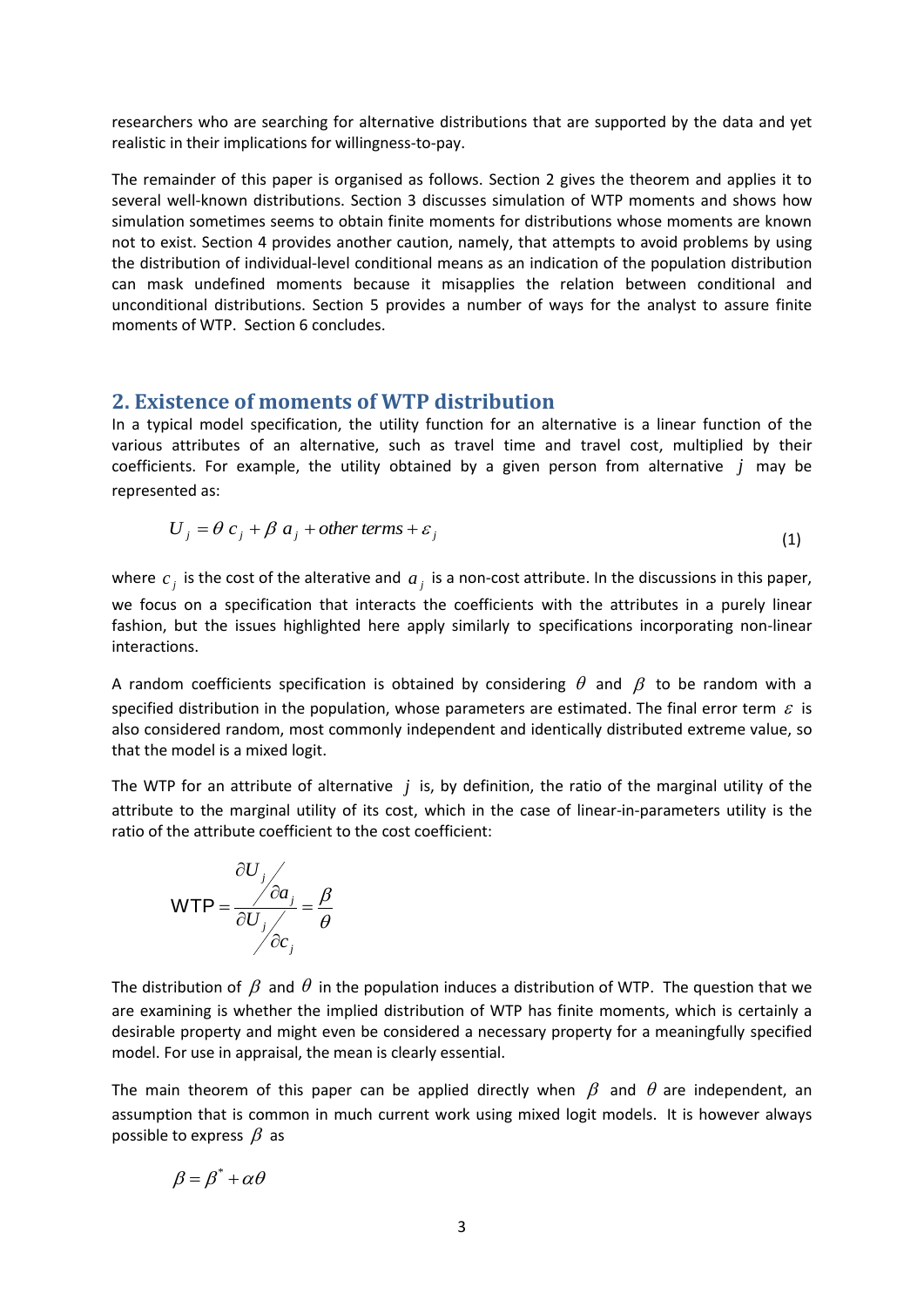where  $\beta^*$  and  $\theta$  are uncorrelated. Then WTP is  $\frac{\beta}{\beta} = \frac{\beta}{\beta} + \alpha$  $_{\beta}$  $\theta$  $\beta_{\alpha} = \beta_{\alpha}^{*} +$ , and the distribution of WTP depends on the distribution of two uncorrelated terms. A lack of correlation is only approximately the same as complete independence, however, unless the variables are normal. In Appendix 2 it is shown that equivalent results can be obtained for an extended class of 'linearly dependent' variables, so that by simple transformations the theorem can still be applied exactly. When there is dependence of another form, the theorem applies approximately.

If  $\beta$  and  $\theta$  are independent, then the moments of WTP are the product of the moments of  $\beta$  and  $1/\theta$  . In particular, the  $k$ <sup>th</sup> moment of WTP is

 $E[(\beta/\theta)^k] = E(\beta^k)^* E(1/\theta^k)$ 

The analyst in specifying the distribution of  $\,\beta\,$  can directly assure that  $\,E(\beta^k)\,$  exists. The relevant question, then, is whether the inverse moments  $E(1/\theta^k)$  exist for a specified distribution of  $\theta$ . The following theorem provides the necessary guidance.

If a random variable  $\theta$  has an absolutely continuous probability density  $f(\theta)$  , then for any positive integer k the inverse moment  $E(1/\theta^k)$  exists if and only if  $\lim_{\theta\to 0} \frac{f(t)}{\theta^h}$ *f*  $\theta$  $\theta$  $\theta$  $\lim_{\theta \to 0} \frac{f(\theta)}{\theta}$  exists for some  $h > k - 1$ .

The proof is given in Appendix 1. The theorem has the following Corollary, also proved in Appendix 1.

If a random variable  $\theta$  has an absolutely continuous probability density  $f(\theta)$  defined on the positive half-line and  $\lim_{\theta\to 0}f(\theta)\,{>}\,0$  , then none of the inverse moments  $E( \mathrm{l}/\theta^k)$  exists.

The Corollary has the following applications to some commonly used distributions.

- For a uniform distribution bounded at 0, all inverse moments are non-existent.
- For a normal distribution truncated at 0, as with the uniform distribution, all the inverse moments are non-existent.

The main theorem can be used to investigate other commonly used distributions.

- For a triangular distribution bounded at 0, used quite commonly in practice,  $f(\theta) = \lambda \theta$  for  $\theta$ less than the mean. Then  $\ f(\theta)/\theta^1 = \lambda \,$  so that the limit is finite for  $\,h=1$  and the mean of  $\,/\theta$ exists. However, for  $h > 1$ ,  $f(\theta)/\theta^h = \lambda/\theta^{h-1}$  and the limit does not exist. The variance of  $1/\theta$  and its higher moments do not exist.
- Both lognormal and Johnson's Sb distribution have all inverse moments in their basic specifications (i.e. with the domains between 0 and infinity for the lognormal, and 0 and 1, or any other positive number, for the Johnson Sb). Of course, this result is already known for the lognormal, but the theorem can also be used to show it: since the lognormal density approaches zero faster than any power function, the limit exists for all *h* and so all inverse moments exist.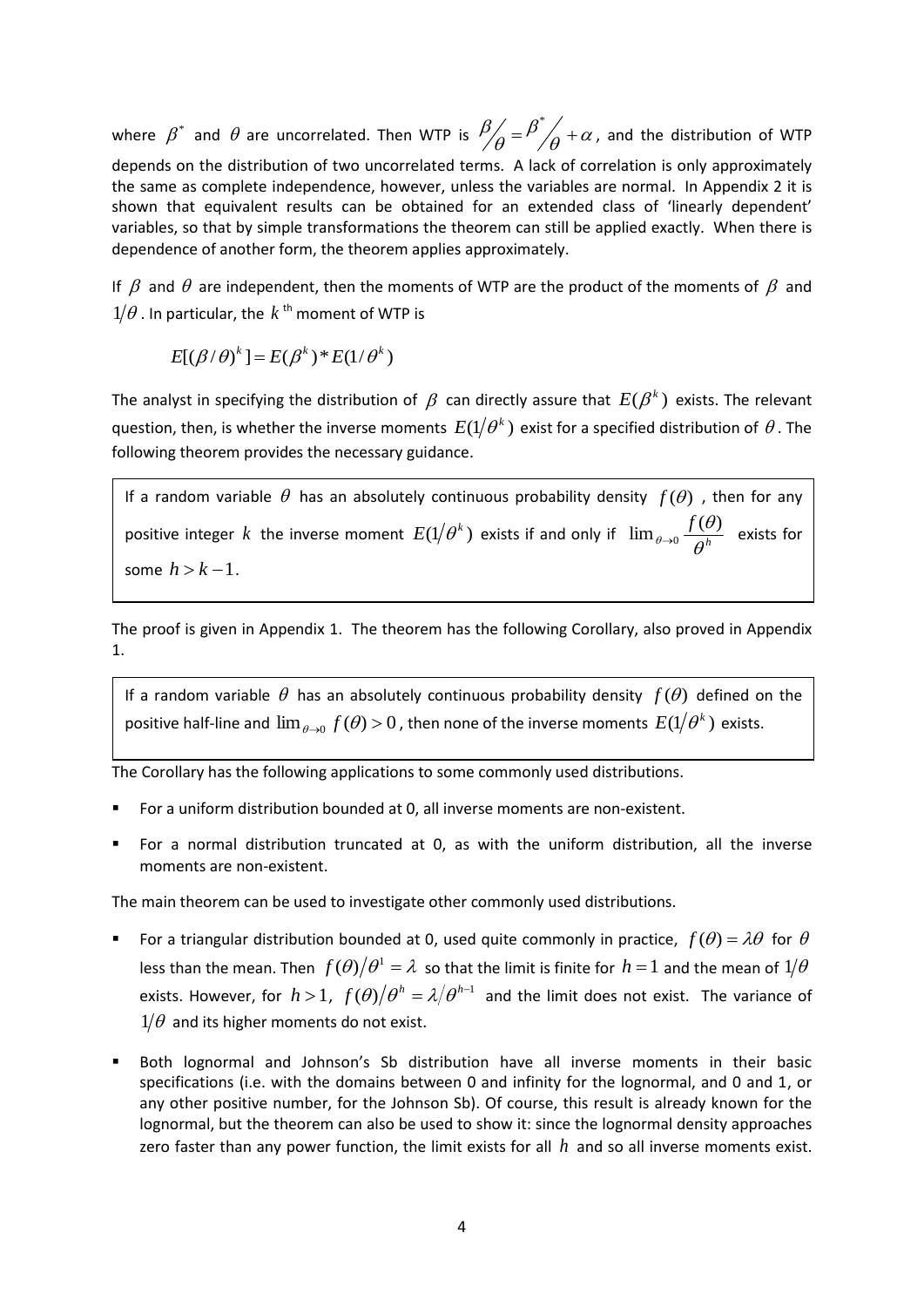The Johnson's Sb distribution tends to a constant times the lognormal as it approaches zero, which implies that its inverse moments also exist.

- For the gamma distribution with shape parameter  $\nu$ , inverse moments exist for  $k < \nu$  but no higher. This is because the gamma distribution tends to a constant times  $\theta^v$  as its argument  $\theta$ approaches zero. The negative exponential distribution is a gamma distribution with  $v = 0$  , and so it has no inverse moments.
- For the Weibull distribution with frequency function  $f(\theta) = \frac{r}{f} \left( \frac{\theta}{f} \right)^{r-1} e^{-\left(\frac{\theta}{f}\right)^r}$ *r*  $\mathscr{Y}_{\lambda}$ λ  $\theta$ λ  $(\theta) = \frac{r}{\theta} \left(\frac{\theta}{\theta}\right)^{r-1} e^{-r}$  $\overline{\phantom{a}}$ J  $\left(\frac{\theta}{a}\right)$  $\overline{\mathcal{L}}$  $=\frac{r}{\sqrt{2}}$ 1  $(\theta) = \frac{1}{\epsilon} \left| \begin{array}{c} 0 \\ -1 \end{array} \right| = e^{-\frac{1}{\sqrt{2}}t}$ , with support on

the non-negative half-line, the inverse moment k exists if and only if  $k < r$ .

Further, no inverse moments exist for distributions with strictly positive density at zero. This result applies to the commonly used normal distribution, as well as to bounded distributions (e.g., uniform, triangular, Johnson's Sb, and lognormal) if they are offset such that they straddle 0.

The theorem also implies that if  $f(\theta) = 0$  in an interval around zero, then all inverse moments exist. This result means that all inverse moments can be assured to exist by setting bounds on the distribution such that the density is zero within an interval around zero. These bounds can be set a priori (if some means of determining them is available) or estimated. For example, the uniform and triangular distributions can be used and still assure finite inverse moments by shifting the distributions away from zero, through an extra parameter that is estimated or specified *a priori*. However, pre-imposing such bounds might be viewed as arbitrary.

In summary, suppose the support of  $\theta$  is the continuous set (a, b). Then if a<0<br/>sb, no moments exist, while if  $a < b < 0$ , all moments exist. In the critical (and common) case that  $b=0$  the result depends on the form of the distribution and the above theorem needs to be used. [Table 1](#page-4-0) presents a summary of the above results for common choices of distributions for the cost coefficient in mixed logit studies.

| Distribution for cost coefficient |                                                                                                  | <b>Existence of moments</b>                                                                                                                               |  |  |  |
|-----------------------------------|--------------------------------------------------------------------------------------------------|-----------------------------------------------------------------------------------------------------------------------------------------------------------|--|--|--|
| <b>Uniform</b>                    | Bounded between a and b, with a<0                                                                | b<0: all WTP moments exist<br>$\bullet$<br>b≥0: no WTP moments exist<br>$\bullet$                                                                         |  |  |  |
|                                   | Unbounded                                                                                        | No WTP moments exist<br>$\bullet$                                                                                                                         |  |  |  |
| <b>Normal</b>                     | Truncated, with a domain between<br>negative infinity and b                                      | b<0: all WTP moments exist<br>$\bullet$<br>$b \ge 0$ : no WTP moments exist<br>$\bullet$                                                                  |  |  |  |
| <b>Triangular</b>                 | Bounded between a and b, with a<0                                                                | b<0: all WTP moments exist<br>$\bullet$<br>b=0: mean WTP exists, but no<br>$\bullet$<br>other WTP moments exist<br>b>0: no WTP moments exist<br>$\bullet$ |  |  |  |
| Lognormal (with<br>sign change)   | Bounded between negative infinity and b,<br>where b is either estimated or is zero by<br>default | $b \leq 0$ : all WTP moments exist<br>$\bullet$<br>b>0: no WTP moments exist<br>$\bullet$                                                                 |  |  |  |
| <b>Johnson SB</b>                 | Bounded between a and b (estimated or<br>fixed), with a<0                                        | b≤0: all WTP moments exist<br>$\bullet$<br>b>0: no WTP moments exist<br>$\bullet$                                                                         |  |  |  |

<span id="page-4-0"></span>**Table 1: Summary of existence of WTP moments for common choices of distribution for cost coefficient**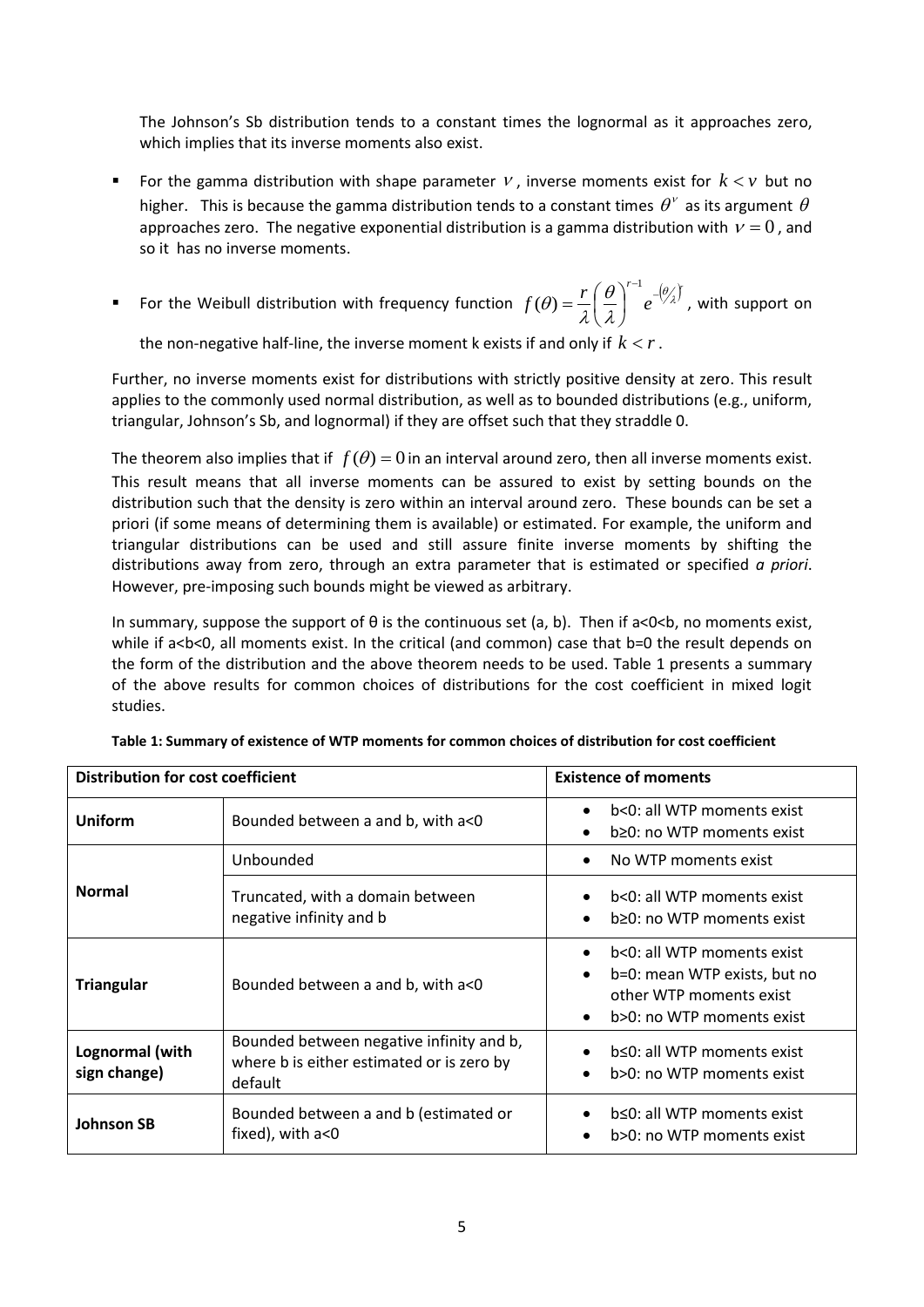| Gamma (with sign<br>change)                          | With shape parameter $\nu$ , and with domain<br>between negative infinity and b, where b is<br>either estimated or is zero by default               | b<0: all WTP moments exist<br>b=0: $k^{\text{th}}$ WTP moment exists if and<br>only if $k < v$<br>b>0: no WTP moments exist<br>$\bullet$ |
|------------------------------------------------------|-----------------------------------------------------------------------------------------------------------------------------------------------------|------------------------------------------------------------------------------------------------------------------------------------------|
| <b>Negative</b><br>exponential (with<br>sign change) | Gamma with shape parameter set to zero,<br>and with domain between negative infinity<br>and b, where b is either estimated or is zero<br>by default | b<0: all WTP moments exist<br>$\bullet$<br>b≥0: no WTP moments exist<br>$\bullet$                                                        |
| <b>Weibull (with sign</b><br>change)                 | With shape parameter $r$ , and with domain<br>between negative infinity and b, where b is<br>either estimated or is zero by default                 | b<0: all WTP moments exist<br>b=0: $k^{\text{th}}$ WTP moment exists if and<br>only if $k < r$<br>b>0: no WTP moments exist              |

# **3. Simulation of WTP ratios**

The most common practice when dealing with induced distributions is to estimate their moments through simulation (see e.g. Hensher & Greene, 2003, for an in-depth discussion). In the case of WTP, numerous draws are taken from the distribution of  $\beta$  and  $\theta$ , and the ratio of  $\beta$  to  $\theta$  is calculated for each draw. The ratios are draws from the distribution of WTP, and the mean and variance of the draws of the ratios are used as estimates of the mean and variance of WTP in the population. For distributions with finite moments, simulation of the moments is an appropriate and useful procedure. However, when the moments do not exist, simulation can serve to mask their nonexistence, providing finite simulated moments when the true moments are infinite. Indeed, in simulation, it is highly unlikely that a draw of the denominator will be obtained that provides a value of the ratio that is larger than the computer can recognise. In fact, a particular set of draws of the denominator might not result in any unreasonably large ratios, so that the mean ratio seems not only finite but reasonable. Of course, if the simulation is repeated, quite different results will probably be obtained in different simulations, and this variance over simulations might alert the analyst to the problem. However, simulation is usually performed once rather than repeatedly, and an analyst obtaining a finite, and perhaps even reasonable, simulated mean WTP would not have any reason to suspect that the true moments for the specified model are infinite.

Even though the point (that simulation gives finite moments even when the true moments are infinite) is fairly obvious, it is perhaps useful to provide some illustration of the phenomenon, in order to emphasise its importance. For these illustrations, we simulate the value of time (VOT, aka, the WTP for time reductions) with time measured in minutes and cost in £. To focus the situation, we specify the travel time coefficient to be fixed, with a value of -0.05. The cost coefficient is given the following distributions:

- Uniform, distributed between 0 and -1, i.e. with mean of -0.5
- Triangular, distributed between 0 and -1, i.e. with mean and mode of -0.5
- Normal, distributed with a mean of -0.5 and a standard deviation of 0.3, so that 95% of the mass is on the negative side of zero.

In each simulation, we use  $10<sup>7</sup>$  (ten million) draws of the cost coefficient for each distribution. We calculate the mean and variance of the simulated draws of VOT. Note that  $10^7$  is a far larger number of draws than is used in most simulations; we chose such a large number of draws in order to show that *finite* moments are wrongly obtained even with an extremely large number of draws.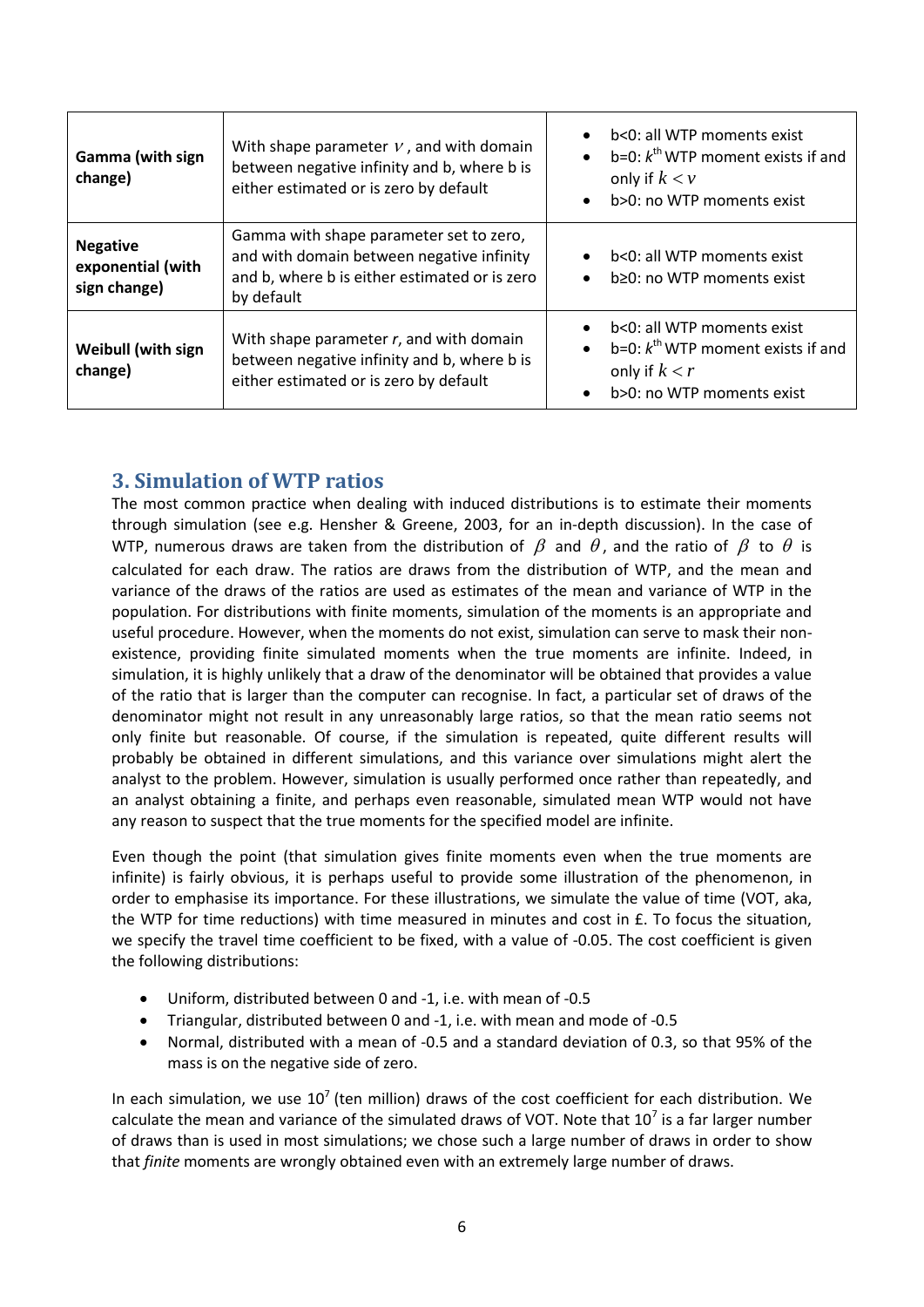<span id="page-6-0"></span>We repeated the simulations 10 times, with a different set of 10<sup>7</sup> random draws each time. [Table 2](#page-6-0) gives the mean and standard deviation over the ten simulations of the simulated mean and variance.

|                   |                             | Mean  | Variance            |
|-------------------|-----------------------------|-------|---------------------|
| <b>Uniform</b>    | Mean (across ten runs)      | 60.23 | $2.05 \cdot 10^{9}$ |
|                   | Std. dev. (across ten runs) | 13.92 | $3.03 \cdot 10^{9}$ |
|                   | Mean (across ten runs)      |       | 252.02              |
| <b>Triangular</b> | Std. dev. (across ten runs) | 0.01  | 38.53               |
| <b>Normal</b>     | Mean (across ten runs)      | 1.88  | $5.73 \cdot 10^8$   |
|                   | Std. dev. (across ten runs) | 6.57  | $8.51 \cdot 10^8$   |

#### **Table 2: Simulation results**

The uniform distribution produces very large values of simulated mean VOT, while the normal distribution produced very low values, even though in both cases the mean is actually undefined given the above theorem. Of course, in both cases, the standard deviation over simulations is large, especially given the huge number of draws in each simulation. For the triangular distribution, the true mean VOT is actually finite, such that it is amenable to simulation. As expected, the standard deviation of the mean over simulations is exceedingly small (0.01) for the triangular distribution, since the true mean exists and each simulation uses a very large number of draws.

The simulated variances are very large for the uniform and normal distributions, which should provide a clue to the analyst that something is amiss. However, for the triangular distribution, the simulated variance of VOT, while large, is not nearly as great as for the other two distributions, even though the true variance is infinite under all three of them. As with the simulated means, the simulated variances do not provide a reliable guide as to whether the true variances are defined, and, indeed, one would not expect simulation to be useful for this purpose.

Analysts have occasionally advocated the use of censoring in order to account for the fact that the simulation results are unduly influenced by a very small number of extreme draws. Using the example of the normal distribution, we simulated the mean and variance of VOT using different degrees of censoring of the distribution, ranging between one percent and ten percent with symmetrical censoring. The results are shown in [Table 3,](#page-6-1) where once again, we present summary results across the ten different sets of simulation draws. The results for the full sample (i.e. 0% censoring) are given in the first column.

<span id="page-6-1"></span>

|             |                            | 0%                | 1%       | 2%     | 5%     | 10%    |
|-------------|----------------------------|-------------------|----------|--------|--------|--------|
| <b>Mean</b> | Mean (across ten runs)     | 1.88              | 7.24     | 7.24   | 7.23   | 7.22   |
|             | Std. err (across ten runs) | 6.57              | 0.02     | 0.01   | 0.01   | 0.01   |
| Variance    | Mean (across ten runs)     | $5.73 \cdot 10^8$ | 1.955.10 | 961.61 | 368.39 | 171.11 |
|             | Std. err (across ten runs) | $8.51 \cdot 10^8$ | 14.18    | 4.47   | 0.86   | 0.30   |

#### **Table 3: Impacts of censoring**

The results suggest that a small amount of censoring leads to a high degree of stability across runs, so that the variation across runs is indeed just a result of a few extreme values. From this perspective, censoring may appear to be a very desirable solution. However, this conclusion neglects the fact that the true mean is in fact infinite: the censoring, by creating stability over simulations, serves to further mask the reality of the situation. This fact is shown more vividly with the simulated variance. With each additional degree of censoring, there is a reduction in the simulated variance of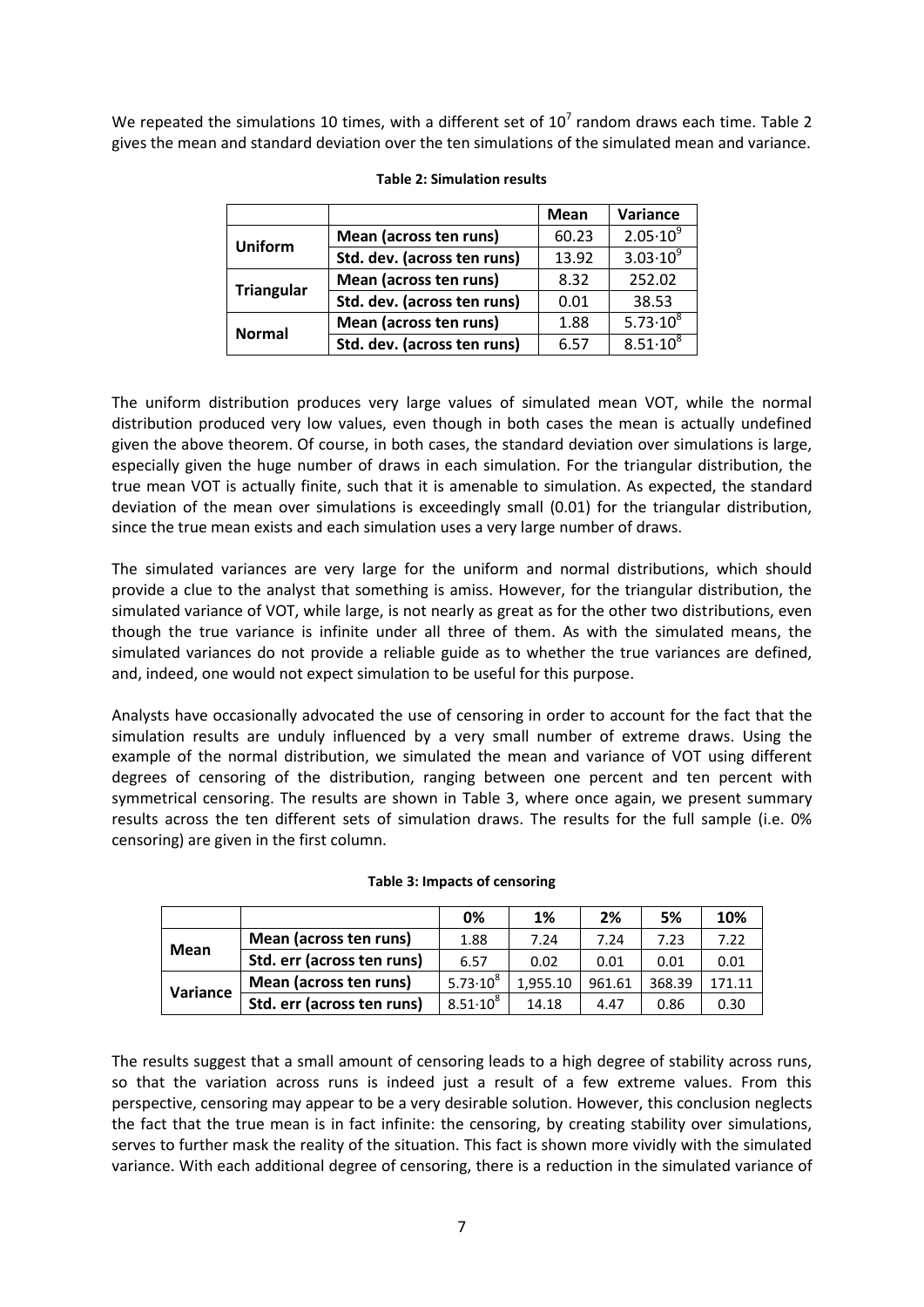VOT. The analyst essentially selects the variance of VOT by selecting a degree of censoring, rather than estimating the variance of VOT from the data. The basic problem is that the model, as specified, implies infinite mean and variance of VOT, and so the solution is to re-specify the model rather than censor under the existing specification.

Another observation can be made at this point. While the moments of a distribution may not be defined, the percentiles always exist. As an illustration, [Table 4](#page-7-0) shows the simulated lower and upper 1%, 5% and 10% points for the ten sets of draws for the three choices of distributions above. As can be seen from these results, the percentile estimates are very stable across the ten runs. This finding may be useful in scenarios where the median WTP can be used (£6/hr for uniform and triangular in this case, and £5.60/hr for normal), or where we are interested in knowing what share of the sample population have a WTP above some threshold value of interest. However, while the temptation may exist to consider the mean WTP to be approximated by the midway point of the 5-percentile and 95 percentile values (or some similarly symmetric percentiles), this concept is not correct. In fact, we observed scenarios with the normal distribution where the *simulated* mean exceeded the 99% percentile. And of course, the actual mean is infinite.

<span id="page-7-0"></span>

|                   |             | 1%       | 5%   | 10%  | 50%  | 90%   | 95%   | 99%    |
|-------------------|-------------|----------|------|------|------|-------|-------|--------|
| <b>Uniform</b>    | <b>Mean</b> | 3.03     | 3.16 | 3.33 | 6.00 | 29.99 | 59.99 | 299.67 |
|                   | Std. Err    | 0.00     | 0.00 | 0.00 | 0.00 | 0.02  | 0.07  | 0.90   |
| <b>Triangular</b> | <b>Mean</b> | 3.23     | 3.56 | 3.86 | 6.00 | 13.42 | 18.97 | 42.42  |
|                   | Std. Err    | 0.00     | 0.00 | 0.00 | 0.00 | 0.01  | 0.01  | 0.07   |
| <b>Normal</b>     | <b>Mean</b> | $-90.63$ | 2.21 | 3.04 | 5.60 | 16.11 | 26.86 | 107.44 |
|                   | Std. Err    | 0.27     | 0.00 | 0.00 | 0.00 | 0.01  | 0.02  | 0.31   |

**Table 4: Simulating percentiles of WTP distribution**

# **4. On the use of conditional distributions**

Train (2003) provides a procedure for estimating the distribution of coefficients for each individual in a dataset conditional on the choices that the person made. It may be tempting to use these conditional distributions to provide alternative distributions of WTP when the estimated models imply unreasonable distributions. In particular, it is possible to calculate the conditional mean coefficients for each sampled individual, take the ratio of these conditional means, and interpret the mean and variance of these ratios over individuals as the mean and variance of WTP in the population. Generally, the variance of the ratio of conditional means is smaller than the variance of WTP calculated from the unconditional distribution of coefficients, and so the former may be considered (erroneously) an improvement in estimation when the later are unreasonably large.

There are two problems in this approach. First, the ratio of conditional means is not the mean of the conditional distribution of the ratio, since  $E(\beta/\theta) \neq E(\beta)/E(\theta)$ , even if  $\beta$  and  $\theta$  are independent. Second, the procedure mistakenly ignores the fact that conditional distributions are derived from, and must aggregate to, the unconditional distribution. In particular, the (unconditional) population variance is equal to the variance of the conditional means PLUS the variance of the conditional distribution around the conditional means. The variance of conditional means is less than the unconditional variance not because it is a more reasonable estimate, but rather because it incorrectly excludes the variance around the conditional means.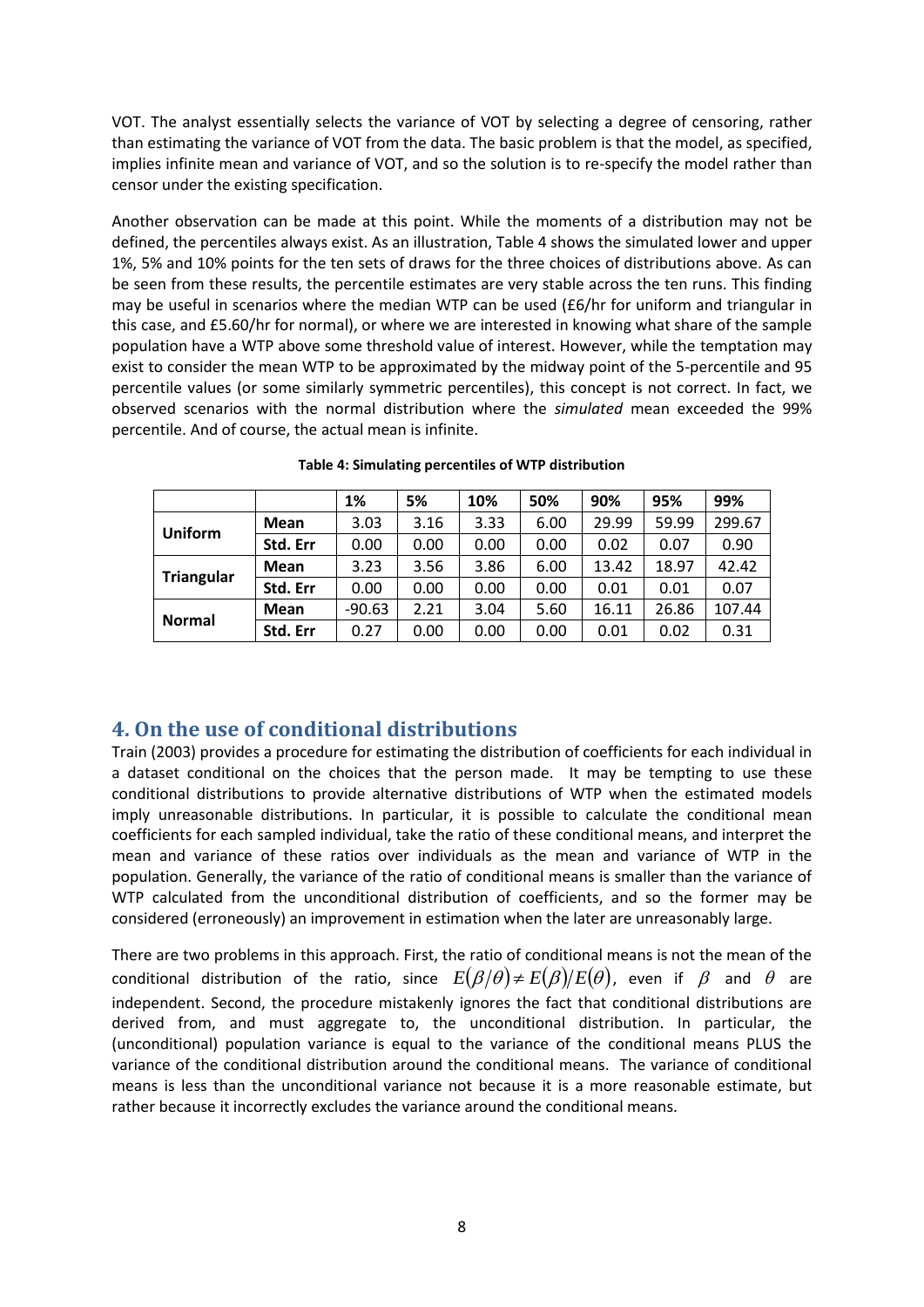# **5. Available solutions**

There are several paths that analysts can take  $-$  and some have taken  $-$  to assure that their models have distributions of WTP with finite moments. A few of the most prominent are:

- In selecting a distribution for the cost coefficient, the analyst can use the theorem above to determine whether the implied distribution of WTP has finite moments. As highlighted above, the existence of inverse moments may, for some distributions, depend on the actual estimated parameters of the distribution.
- The analyst can require that the distribution of the cost coefficient be bounded away from zero. Inverse moments exist for any distribution that does not have support arbitrarily close to zero. The bound can be set by the analyst (which entails a degree of arbitrariness that may be deemed unacceptable, cf. Hess et al., 2005) or it can be treated as an additional parameter to estimate.
- Another possible solution is the use of a finite mixture models, including latent class models (see e.g. Hess et al., 2007) and the non-parametric estimation procedures suggested by Train (2008). In these specifications, the continuous distribution for coefficients discussed above is replaced with a finite distribution, i.e., a distribution that has mass at a finite number of coefficient values. If all the points for the cost coefficient are either estimated or constrained to be away from zero, the implied WTP distribution is also finite with defined values.
- Finally, the model can be re-parameterised in WTP space, as suggested by Train and Weeks (2005). This solution is perhaps the most straightforward, since it avoids the need to consider the distribution of inverse coefficients. Utility in equation 1 can be re-written as

$$
U_j = \theta \ c_j + \theta \ \lambda \ a_j + \text{other terms} + \varepsilon_j \tag{2}
$$

where  $\lambda = \beta/\theta$  is the WTP for the attribute. Instead of specifying distributions for  $\theta$  and  $\beta$ , the analyst specifies distributions for  $\theta$  and  $\lambda$  . In estimation, the coefficient of the attribute is calculated as the product of  $\theta$  and  $\lambda$  rather than as one coefficient in itself. Any model specified as in equation (1) can be re-expressed in the form of equation (2), and vice versa, and so the re-expression is simply a re-parameterisation rather than a new model.

# **6. Conclusions**

The majority of discrete choice models estimated by academics and a growing share of models estimated by non-academic practitioners now utilise random coefficients for cost and non-cost attributes. Many of these studies have as their objective the computation of WTP measures, where the distribution of WTP for an attribute (which is the coefficient of that attribute divided by the cost coefficient) is derived from the distribution of the coefficients. In particular, mean WTP is central to transport policy appraisal.

In this paper, we explore the impact that the distributional assumptions for the cost coefficient have on the distribution of WTP. In particular, we focus on the moments of the WTP distribution. While it is known that such moments do not exist in the case of a normally distributed cost coefficient, there continue to be examples of studies that mistakenly compute the mean and/or variance of the WTP from such specifications. While there is growing use of alternative distributions, it is important to select these distributions not only with a focus on behavioural realism and computational convenience, but also considering the implications for the WTP distribution.

The core contribution of this paper is to identify a criterion to determine whether the distribution of WTP has finite moments. Using this criterion, we show that some popular distributions used for the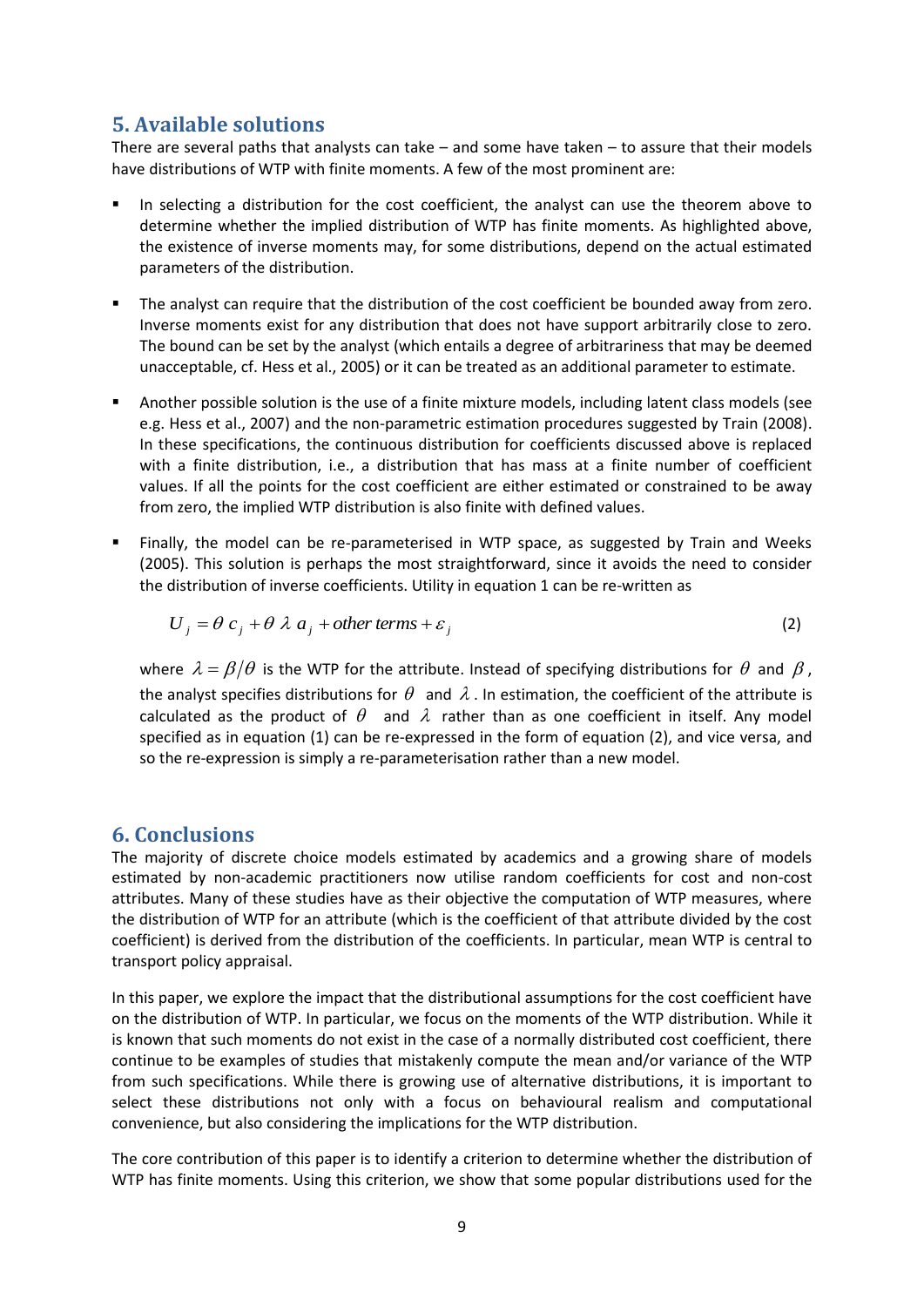cost coefficient in random coefficient models, including normal, truncated normal, uniform and triangular, imply infinite moments for the distribution of WTP. We also point out that relying on simulation approaches to obtain moments of WTP from the estimated distributions of the cost and attribute coefficients can mask the problem by giving finite moments when the true ones are infinite. Similarly, using conditional distributions is inappropriate, and percentiles cannot be used to infer any information on the moments (since the moments don't exist).

The theorem presented in this paper provides analysts with a reliable way of establishing whether their chosen distributional assumptions permit them to compute a WTP distribution with finite moments. At the same time, we realise that there will be cases in which it is not straightforward to arrive at a distribution that meets behavioural and computational requirements while also leading to finite WTP moments. For this reason, we also briefly discuss a number of alternative ways of obtaining meaningful WTP results, namely using finite mixture such as latent class models and a form of non-parametrics; and by re-parameterising the model in WTP space so that the distribution of WTP is estimated directly rather than derived.

## **Acknowledgements**

The second author acknowledges the financial support of the Leverhulme Trust in the form of a "Leverhulme Early Career Fellowship".

## **References**

Curtiss, J. H. (1941), 'On the Distribution of the Quotient of Two Chance Variables', The Annals of Mathematical Statistics 12 (4): 409-421.

Geary, R. C. (1930), 'The Frequency Distribution of the Quotient of Two Normal Variates', Journal of the Royal Statistical Society 93 (3): 442.446.

Fieller, E. C. (1932) 'The Distribution of the Index in a Normal Bivariate Population', Biometrika 24 (3/4): 428-440.

Hayya, J., Armstrong, D. and Gressis, N. (1975), 'A Note on the Ratio of Two Normally Distributed Variables', Management Science 21 (11): 1338-1341.

Hensher, D. & Greene, W. (2003), 'The Mixed Logit Model: The State of Practice,' *Transportation*  30(2), 133–176.

Hess, S., Bierlaire, M. & Polak, J.W. (2005), 'Estimation of Value of Travel-Time Savings using Mixed Logit Models,' *Transportation Research Part A*, 39(2-3), pp. 221-236.

Hess, S., Bierlaire, M. & Polak, J.W. (2007), 'A Systematic Comparison of Continuous and Discrete Mixture Models,' *European Transport* 37, pp. 35-61.

D. V. Hinkley (1969), 'On the Ratio of Two Correlated Normal Random Variables', Biometrika 56 (3): 635-639.

Marsaglia, G. (1965), 'Ratios of Normal Variables and Ratios of Sums of Uniform Variables', Journal of the American Statistical Association 60 (309): 193-204.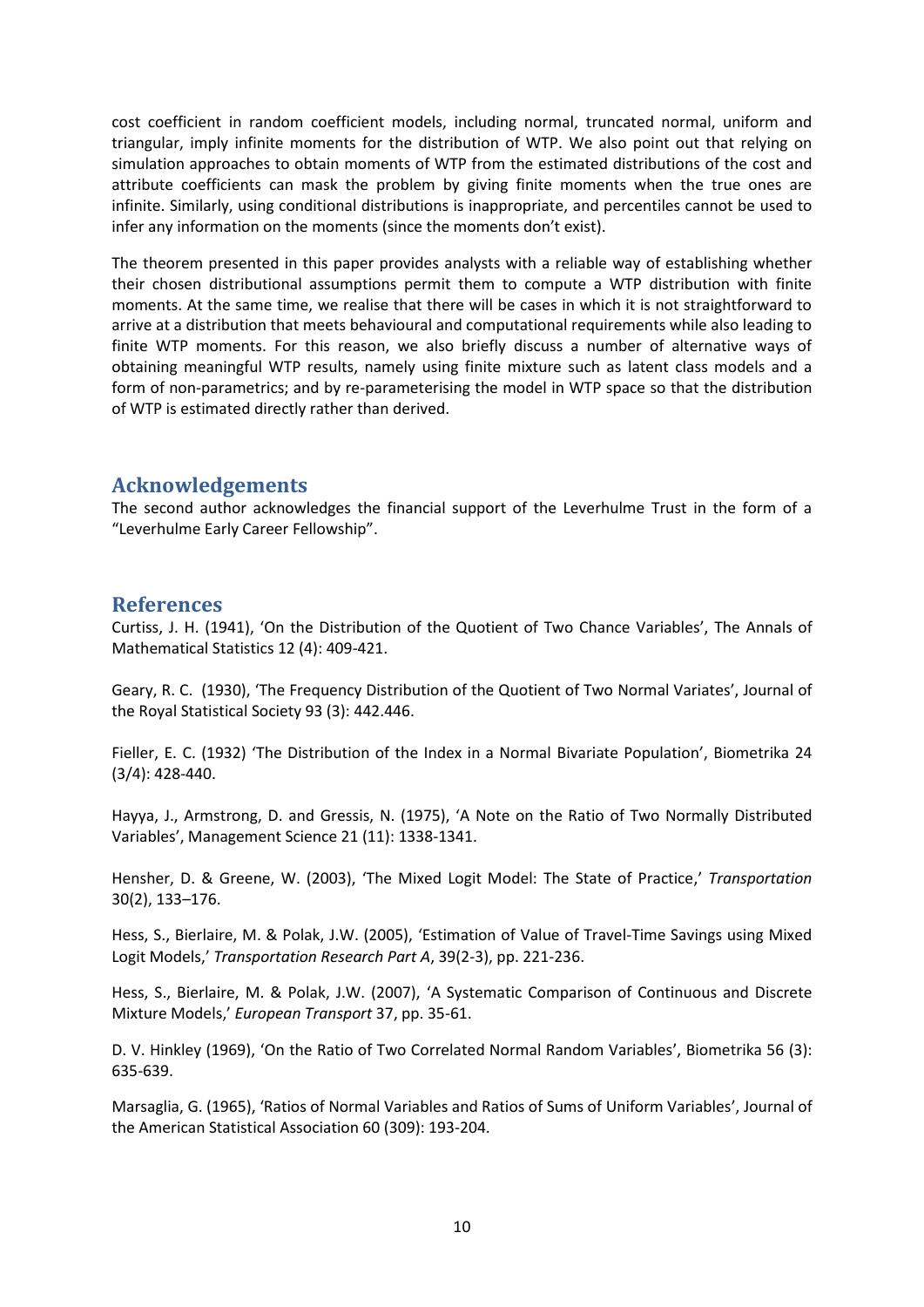McFadden, D. (1998) 'Measuring Willingness-to-Pay for Transportation Improvements,' in T Gärling, T Laitila, K Westin (eds.), Theoretical Foundation for Travel Choice Modelling, Pergamon.

McFadden, D. & Train, K. (2000), 'Mixed MNL Models for Discrete Response,' *Journal of Applied Econometrics* 15, 447–470.

T. Pham-Gia, N. Turkkan and E. Marchand (2006), 'Density of the Ratio of Two Normal Random Variables and Applications', Communications in Statistics: Theory and Methods (Taylor & Francis) 35 (9): 1569-1591.

Sillano, M. and Ortúzar, J. de D. (2005), 'WTP estimation with mixed logit models: some new evidence', Environment and Planning A 37 (2005)

Train, K. E. (2003), *Discrete Choice Methods with Simulation*, Cambridge University Press, Cambridge, Massachusetts.

Train, K.E. (2008), 'EM Algorithms for Nonparametric Estimation of Mixing Distributions,' *Journal of Choice Modelling*, 1(1), pp. 40-69.

Train, K. and Weeks, M. (2005), 'Discrete Choice Models in Preference Space and Willingness-to-Pay Space,' in R. Scarpa and A. Alberini (eds), Application of Simulation Methods in Environmental and Resource Economics, Springer Publisher, Dordrecht, The Netherlands, chapter 1, pp. 1-16.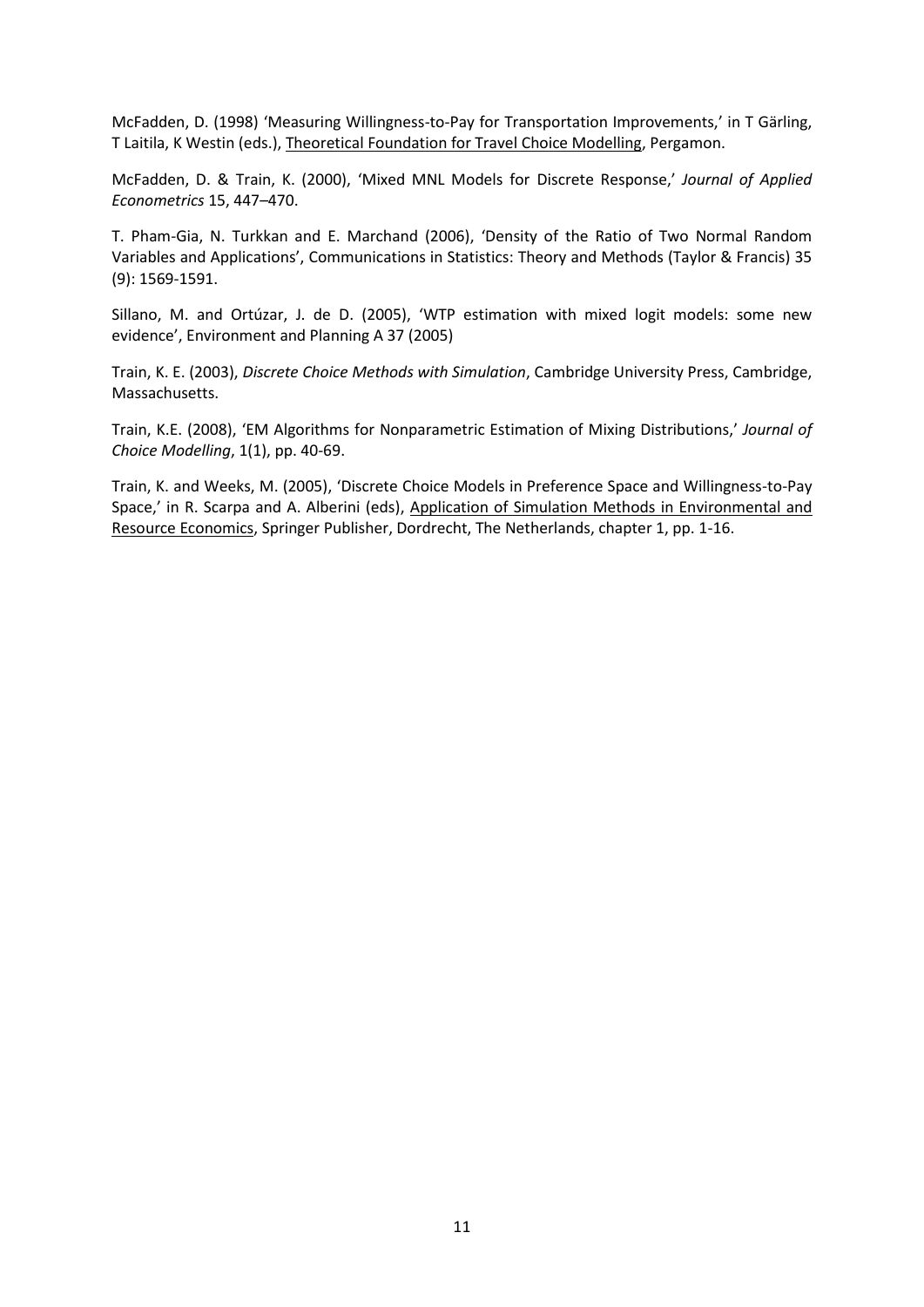If a random variable  $\theta$  has an absolutely continuous probability density  $f(\theta)$ , then for any positive integer k the inverse moment  $E(1/\theta^k)$  exists if and only if  $\lim_{\theta\to 0} \frac{f(t)}{\theta^h}$ *f*  $\theta$  $\theta$  $\theta$  $\lim_{\theta \to 0} \frac{f(\theta)}{\theta^h}$  exists for some  $h > k - 1$ .

We first prove the following Lemma.

Let  $f(\theta)$  be the probability density function of a random variable  $\theta$  , where  $f(\theta)$ :

- 1. is absolutely continuous
- 2. has support only on the positive half-line
- 3. is monotonic (either non-decreasing or non-increasing) in an interval  $(0,r)$  for some r

Then for a positive integer  $k$ ,  $E(1/\theta^k)$  exists if and only if  $\lim_{\theta\to 0} \frac{f(t)}{\theta^h}$ *f*  $\theta$  $\theta$  $\theta$  $\lim_{\theta \to 0} \frac{f(\theta)}{\theta}$  exists for some  $h > k - 1$ .

Suppose  $\lim_{\theta \to 0} \frac{f(\theta)}{f(\theta)} = H$  $\rightarrow 0$   $\frac{J(0)}{\theta^{h}}$  =  $\theta$  $\theta$  $\lim_{\theta\to 0} \frac{f(\theta)}{\theta^{h}} = H$  for some non-negative value of  $h$ . Certainly the limit exists for  $h = 0$ because of the continuity of *f* .

Define  $S_n^k(r) = \int \theta^{-r}$  $^{+}$ *n r n r*  $S_n^k(r) = \int \theta^{-k} f(\theta) d\theta$ . Then, because of the monotonicity property, we know that  $S_n^k(r)$ 1 *n*

is contained in a closed interval

$$
S_n^k(r) \in \left[ \left( \frac{r}{n} - \frac{r}{n+1} \right) \left( \frac{r}{n+1} \right)^{-k} f\left( \frac{r}{n+1} \right), \left( \frac{r}{n} - \frac{r}{n+1} \right) \left( \frac{r}{n} \right)^{-k} f\left( \frac{r}{n} \right) \right]
$$

i.e.

$$
S_n^k(r) \in \left[ \left( \frac{1}{n} \right) \left( \frac{n+1}{r} \right)^{k-1} f \left( \frac{r}{n+1} \right), \left( \frac{1}{n+1} \right) \left( \frac{n}{r} \right)^{k-1} f \left( \frac{r}{n} \right) \right] = \left[ L_n^k(r), U_n^k(r) \right], \text{ say}
$$

and

$$
\lim_{n \to \infty} L_n^k(r) = \left(\frac{1}{n}\right) \left(\frac{n+1}{r}\right)^{k-1} H\left(\frac{r}{n+1}\right)^h = H\left(\frac{1}{n}\right) \left(\frac{n+1}{r}\right)^{k-h-1}
$$

$$
\lim_{n \to \infty} U_n^k(r) = \left(\frac{1}{n+1}\right) \left(\frac{n}{r}\right)^{k-1} H\left(\frac{r}{n}\right)^h = H\left(\frac{1}{n+1}\right) \left(\frac{n}{r}\right)^{k-h-1}
$$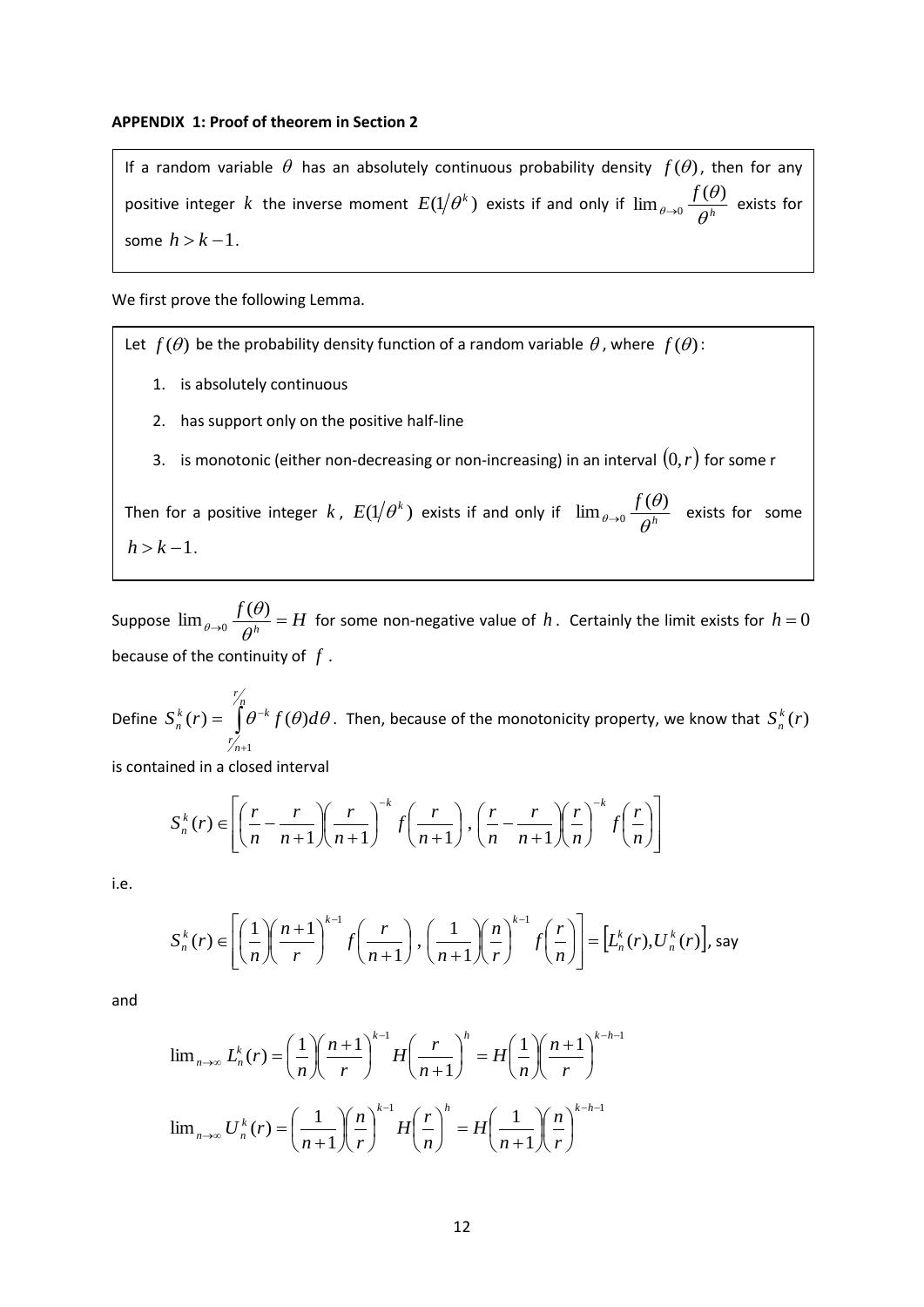Then, providing  $k < h+2$ , this interval shrinks to zero and, because of the continuity and limit properties of *f* ,

$$
\lim_{n\to\infty} S_n^k(r) = \left(\frac{H}{r^{k-h-1}}\right) n^{k-h-2}
$$

Then define  $T^{\,k}_N = \sum_{n=1}^N$ *n k n*  $T_{N}^{k} = \sum_{n=1}^{N} S_{n}^{k}$  . If the limit exists,  $\lim_{N \to \infty} T_{N}^{k} = \int \theta^{-1}$  $\rightarrow \infty$   $T^{\,k}_N =$ *r*  $\lim_{N\to\infty} T_N^k = \int \theta^{-k} f(\theta) d\theta$  , and the k<sup>th</sup> inverse  $\mathbf 0$ moment also exists. Conversely, if the limit does not exist, the  $k<sup>th</sup>$  inverse moment does not exist. It is a classical result that  $\sum n^\alpha$  converges if and only if  $\alpha < -1$ , so that the series  $T$  converges if and only if  $(k - h - 2) < -1$  , i.e.  $k - 1 < h$  , proving the Lemma.

The Lemma has the following Corollary

If a random variable  $\theta$  has an absolutely continuous probability density  $f(\theta)$  defined on the positive half-line and  $\lim_{\theta\to 0}f(\theta)\,{>}\,0$  , then none of the inverse moments  $E( \mathrm{l}/\theta^k)$  exists.

The corollary follows immediately by noting that the limit in the Lemma fails to exist for any  $h > 0$ and so the moments do not exist for any  $k \geq 1$ .

We can now conclude that the condition of monotonicity in the Lemma is not required. If  $\lim_{\theta\to 0} f(\theta) > 0$ , then the inverse moments and the limit fail to exist, as in the Corollary. However, if  $\lim_{\theta\to 0} f(\theta)$  = 0, then because of continuity the function must be non-decreasing in a neighbourhood of 0 (it must remain non-negative). That is, any function for which inverse moments or the limit might exist must be monotonic close to zero.

Suppose the function  $f$  is defined over the negative half line. For negative  $\theta$ , the limit is defined for integer h only but with that reservation the same existence result then applies to the negative half-line as for the positive half-line.

Finally, if  $f$  is defined over the whole line then the  $k^{\text{th}}$  moment exists for the whole line if and only if the moments over both positive and negative half-lines exist, completing the proof of the theorem.

Note that in the case when  $\lim_{\theta \to 0^-} \frac{f(x)}{h} \neq \lim_{\theta \to 0^+} \frac{f(x)}{h}$  $f(\theta)$  *f f f*  $\theta$  $\theta$  $\theta$  $\theta$  $\theta \rightarrow 0^ \theta$   $\rightarrow \theta$   $\rightarrow \theta$  $\lim_{\theta\to 0^-}\frac{f(\theta)}{\theta^h}\neq \lim_{\theta\to 0^+}\frac{f(\theta)}{\theta^h}$ , i.e. there is some sort of 'kink', then if both limits exist the  $k$  <sup>th</sup> moment exists for  $k < h-1$  ; but if one does not exist then the  $k$  <sup>th</sup> moment does not exist.